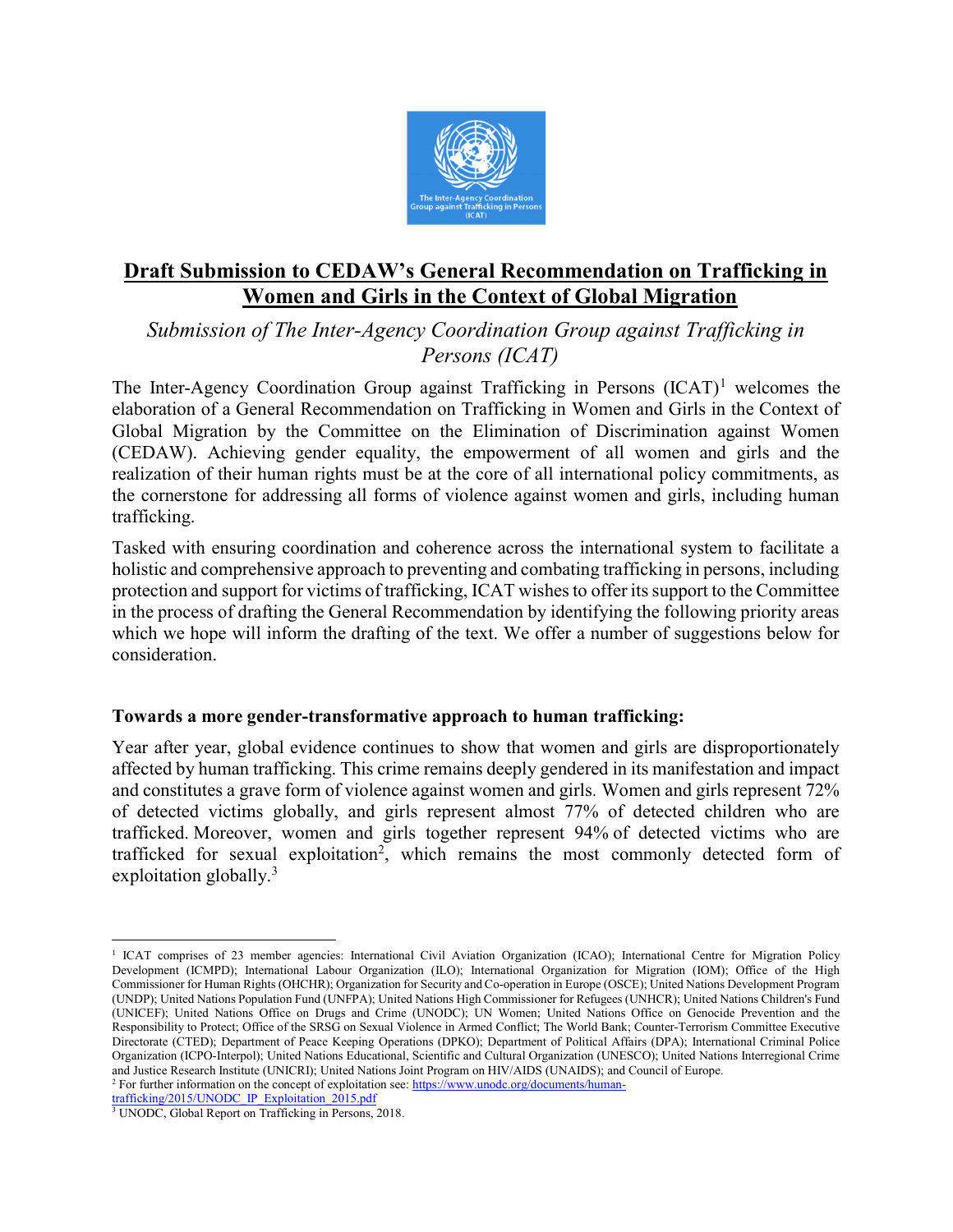Despite some progress globally in promoting a more gender-sensitive approach to address human trafficking, the evidence consistently shows that these global efforts have had limited success in changing the trends in the disproportionality of women and girls falling victims to this crime. The global community therefore needs to promote a gender transformative approach in its interventions to address human trafficking. A gender transformative approach aims to promote gender equality and the empowerment of women and girls, including by working on reversing the structural, social, economic factors that perpetuate gender inequality and make women and girls disproportionally affected by this crime. A gender transformative approach, among other things, also requires looking at the most marginalized groups of women and girls who might be more vulnerable to trafficking due to intersecting forms of discrimination (ex: rural women, out of schoolgirls, women and girls living in poverty, etc). Given CEDAW's mandate, ICAT would like to see the General Recommendation on Trafficking in Women and Girls in the Context of Global Migration provide an opportunity to move beyond the need to have a gender-sensitive approach, towards ensuring a gender-transformative approach to address the gendered nature of this crime.

#### Prevention through a gender-transformative approach:

A gender-transformative approach towards prevention of trafficking requires moving beyond awareness raising to addressing the deep-rooted gender inequalities that render women and girls vulnerable to trafficking, including gendered poverty, unemployment, unsafe migration, lack of access to education, violence, and overall gender discrimination. It also requires addressing the harmful norms, gender roles and power relations that are at the root of all forms of violence against women and girls. As the Secretary General's Report on trafficking in women and girls notes, understanding violence against women and girls, including trafficking, as a continuum is to recognize the commonalities and connections between manifestations of violence in diverse contexts. All forms of violence against women and girls are rooted in unequal power relations that are deeply embedded in negative social norms, attitudes and behaviours that normalize and perpetuate violence against women and girls in all its forms. As such, preventing all forms of violence against women and girls, including trafficking, requires addressing the gendered norms, assumptions and stereotypes around male domination, sexual entitlement, coercion and control. Dominant norms and stereotypes regarding masculinities create an expectation that men should or are entitled to exert power to control and coerce women, in particular in relation to sex. Furthermore, norms and gender stereotypes around the expectation of submissiveness and roles of women also create a context conducive to violence against women and girls, including trafficking (A/73/263). A gender-transformative approach requires further efforts in addressing such negative social norms, attitudes, behaviours and stereotypes.

#### Addressing the gendered nature of the linkage between migration, labour and human trafficking:

Coherence between laws, programs and policies addressing migration, labour and human trafficking is a crucial aspect in ensuring a comprehensive approach to preventing and combating trafficking in persons. A holistic approach to the linkages between migration, labour and human trafficking requires a deeper understanding of the gendered nature of this nexus.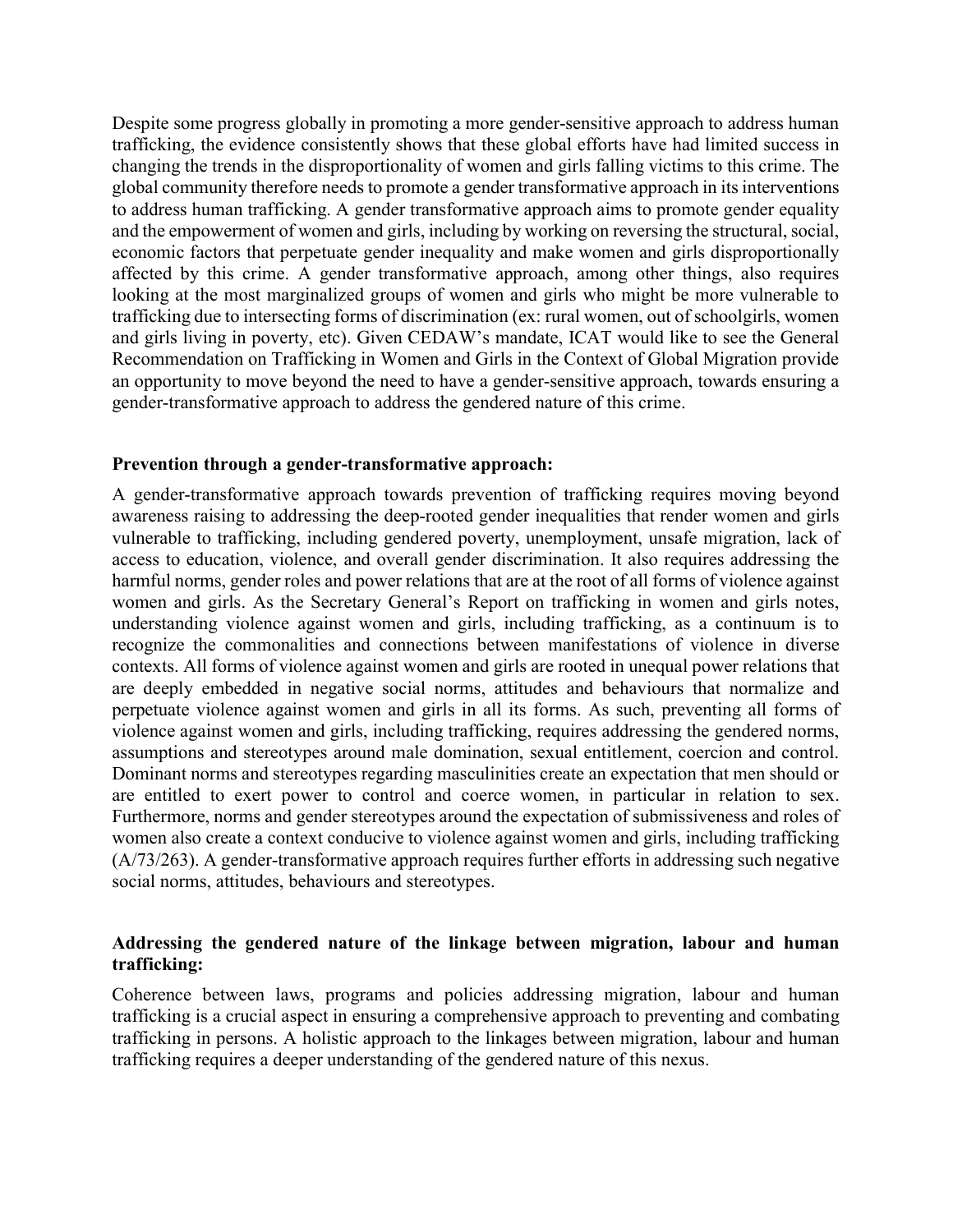Despite the potential for migration to promote women's agency and economic empowerment, restrictive immigration laws and a lack of regular channels for labour migration can increase the risk to women migrant workers of exploitation and trafficking. For instance, a lack of regular migration channels can cause women to use irregular migration routes or the services of unscrupulous recruitment agents or smugglers. The risks of exploitation and trafficking for women migrant workers are exacerbated by persistent gender inequalities and heightened further still for those migrant women experiencing multiple and intersecting forms of discrimination.

Additionally, despite many States reporting improved access to justice for migrant women, irregular migration status and the threat of imprisonment and/or deportation continue to exacerbate the vulnerability of migrant women to different forms of gender-based violence. The failure of some States' criminal justice systems to adequately differentiate between irregular migration, smuggling and trafficking continues to be problematic as victims of violence, exploitation or trafficking become recorded, instead, as criminals (A/72/215).

A more gender-transformative approach to migration policies is one of the ways to prevent human trafficking and other forms of violence against women and girls before they occur. Among other things, this would require:

- Putting in place livelihood and income enhancement activities in source countries which can provide women/girls with alternatives to migration due to economic duress;
- Expanding safe and legal pathways to migration that offer women decent work opportunities and pathways to seek protection;
- Improving working conditions in the informal, unregulated sectors in which many women are concentrated, particularly domestic and care work;
- Developing and providing access to programmes that seek to regularize the status of migrants or lead to permanent residence, with specific measures taken to address migrant women and girls with irregular migration status or who are stateless, or where women have been victims of crime, including exploitation and human trafficking;
- Creating awareness regarding the means for safe migration and equipping women with knowledge about their rights when they decide to migrate;
- Registering, licensing and monitoring agencies involved in recruitment or facilitation of labour migration;
- Ensuring the effective separation between immigration enforcement activities and public service provision by State and non-State actors to ensure that migrant women and girls with no legal residency who have been victims of violence, including human trafficking, are able to access essential services, including sexual and reproductive health (SRH), trauma counselling, social services, legal support, and access to justice -- without fear of punishment, detention or deportation;
- Establishing protocols between immigration enforcement, criminal justice and service providers, to ensure that migrant victims can access justice and receive assistance;
- Establishing accessible and confidential gender-based violence prevention and protection services, which are linguistically and culturally appropriate, and include provision of information on the rights of women migrant workers, hotlines, dispute resolution mechanisms,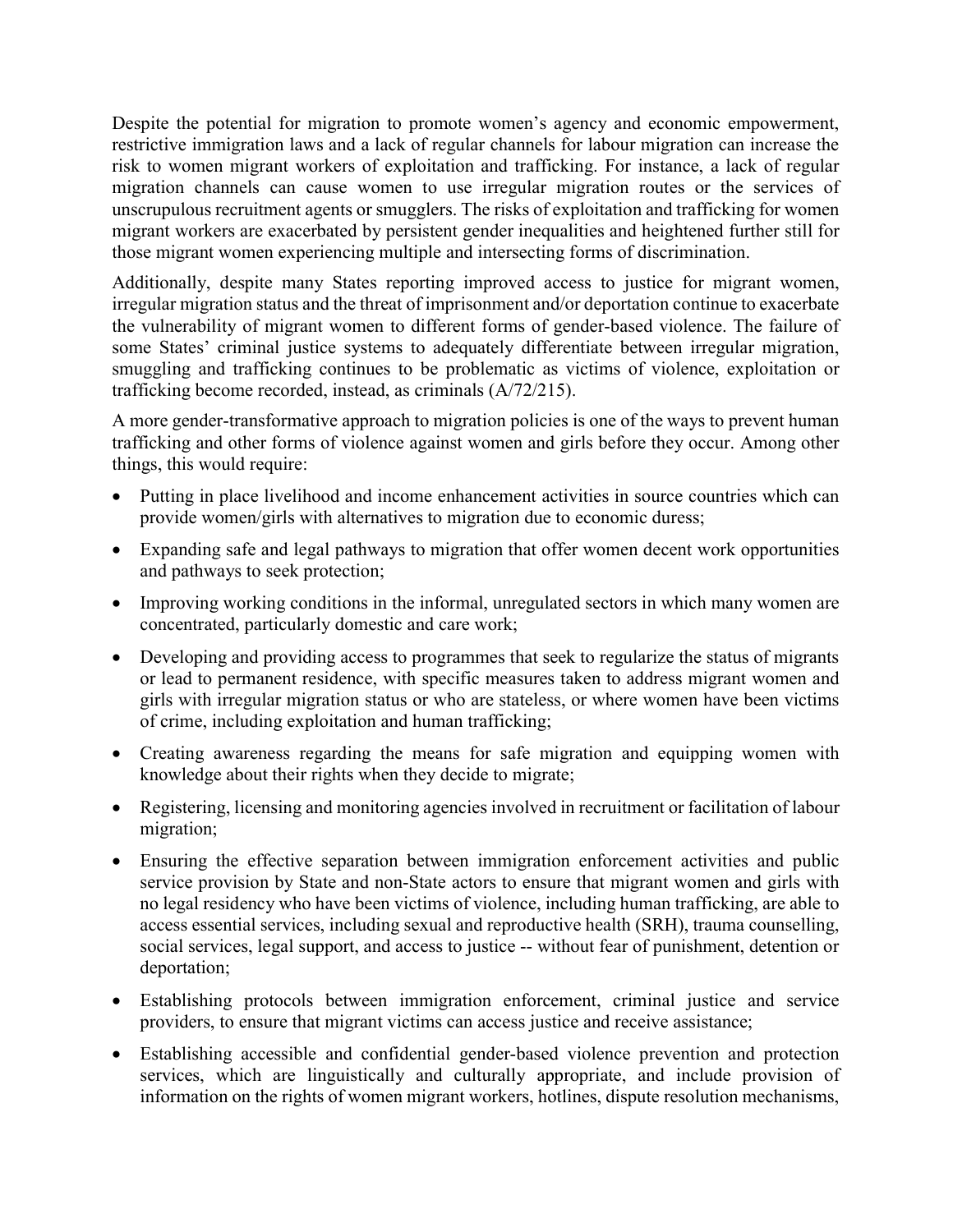legal aid, psychological support and trauma counselling, sexual and reproductive health and social services, women-only spaces, and access to women's shelters;

 Address the 'push' and 'pull' factors in migration that are rooted in structural inequalities, both in terms of inequalities between countries, as well as gender inequalities, which promote the demand for trafficking in women and girls, particularly for sexual exploitation. This entails addressing economic inequalities in migration as well as addressing harmful social norms, attitudes and behaviours that normalize and perpetuate violence against women and girls, including by addressing harmful masculinities, gender norms and stereotypes.

#### Addressing trafficking in women and girls due to conflict and humanitarian crises:

Women and girls can be especially vulnerable to human trafficking during conflicts and humanitarian crises. Trafficking in persons can amount to conflict-related sexual violence when committed in situations of conflict for the purpose of sexual violence or exploitation. In certain circumstances, it can also amount to atrocity crimes, genocide, war crimes and crimes against humanity. This has been acknowledged by Security Council Resolution 2331 that recognized that the targeting of women, girls and boys for sexual violence, which accompanies the rise of violent extremism, is not ancillary or incidental, but widespread, systematic and integrally linked with the strategic objectives of violent extremist and terrorist groups. It is important to ensure that victims of trafficking for the purpose of sexual violence or sexual exploitation perpetrated by terrorist groups are recognized as legitimate victims of terrorism and / or atrocity crimes, receive reparations and are not detained, prosecuted or punished for unlawful activities in which they have been compelled to engage (S/2018/1042 and S/2017/939).

A gender-transformative approach requires integrating gender-specific measures in humanitarian preparedness and response, especially as concerns the protection and recovery of victims. Additionally, as recommended by the Secretary General (S/2018/1042) and the Special Rapporteur on trafficking in persons, especially women and children (A/73/171), response and prevention of human trafficking should be fully mainstreamed into the women, peace and security agenda.

### Social inclusion of survivors of trafficking:

Policies and interventions in relation to trafficking, should ensure that the voices of survivors are heard and that their experiences and recommendations are incorporated when designing programmes, policies, services or interventions on trafficking in persons.

While States have increasingly recognized the need to support victims of trafficking, most responses to trafficking in women and girls still focus on the delivery of short-term services that are often contingent upon victims' cooperation with processes of the criminal justice system or their migration status. Victims who do not receive adequate support and assistance risk being revictimized, re-traumatized, or re-trafficked, including by willingly returning to their traffickers due to lack of alternative options for livelihood. Providing immediate essential services to victims of trafficking that is not made conditional upon migration status or cooperation with the criminal justice system is essential. However, a gender-transformative approach requires that we move beyond an understanding of services as the short-term immediate response to the victims' needs, towards a holistic approach that aims to transform/reverse the risk factors of vulnerability. In this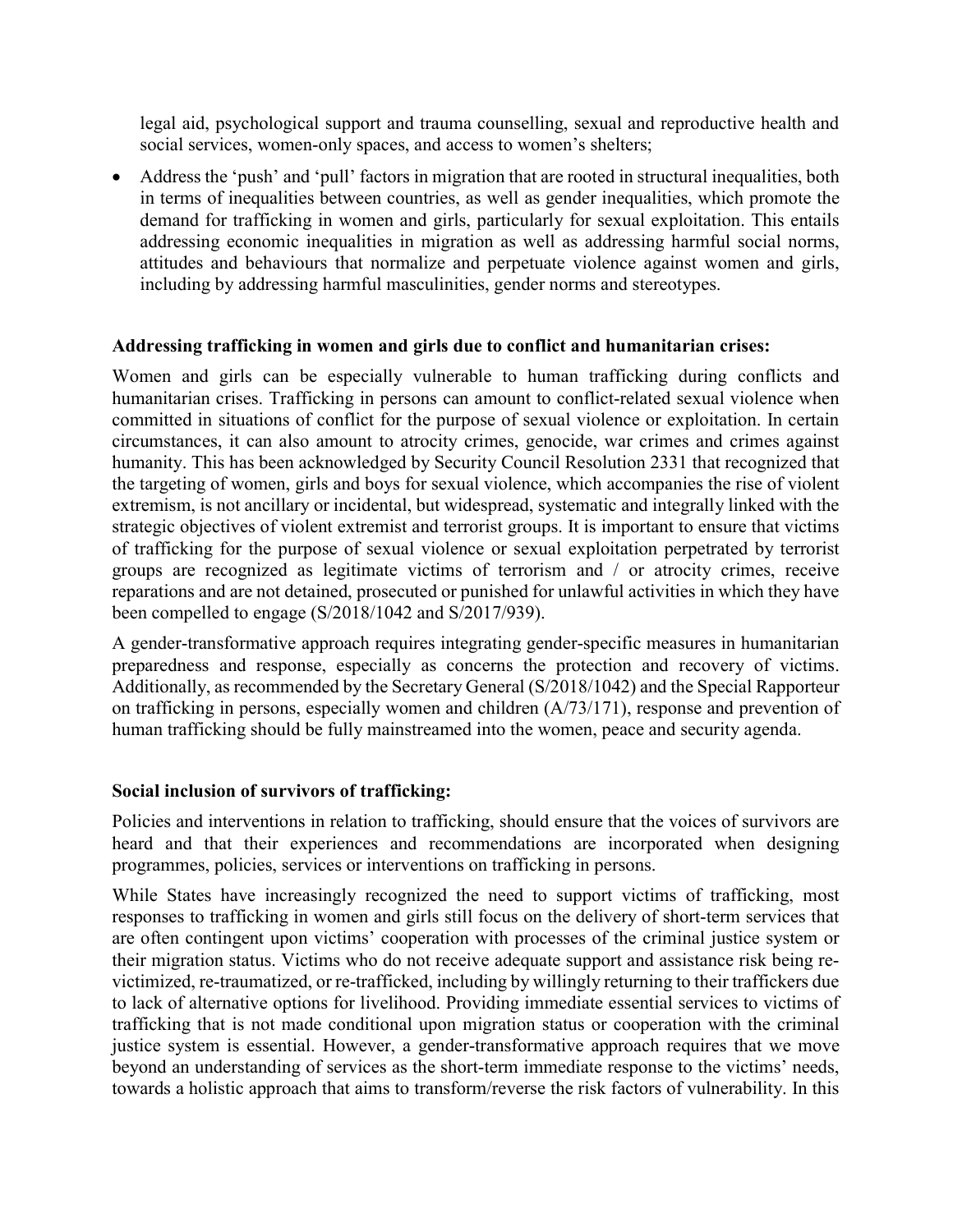regard, states must ensure that victims of trafficking receive comprehensive and long-term support that aims at their social inclusion by providing sustainable measures that promote their independence and empowerment. Both short-term and long-term support should include, at a minimum, the following standards:

- Ensuring that sustainable solutions are guided by an individual assessment of the victim's case and best interests' determination, regardless of the victim's status or age, and that the victim participates in this process, including the girl child to a degree appropriate to her age and maturity;
- Ensuring that victims have access to comprehensive multi-sectoral services that are age and gender-responsive: psycho-social counselling; legal assistance, sexual and reproductive health and social services; women-only spaces; peer support and access to women's shelters or transitional housing. In the case of the girl child, ensuring that a qualified guardian is appointed, and that the victim has access to family- or community-based alternative care, rather than shelters;
- Providing measures that promote victims' economic independence, such as through incomegenerating activities, and support and assistance in finding decent employment and long-term housing arrangement, and for both women and girls, access to (re)training and education;
- Ensuring that victims of trafficking are not detained, prosecuted or punished for any unlawful activities they were involved in as a direct consequence of their situation as trafficked persons, including violations and offences linked with prostitution, petty crime, or immigration laws;
- Introducing measures that address stigmatization, especially for victims of sexual exploitation and those who have been exposed to HIV or other sexually transmitted infections including by establishing rights-based, confidential SRH services, peer support groups, working directly with families, communities and civil society;
- Ensuring that service providers are well-coordinated and easily accessible;
- Granting legal status with options that lead to permanent residency to victims of trafficking and ensuring return and reunification, only if in accordance with the survivor's choice and best interests and when long-term support that promote their social inclusion are available. In the case of repatriation, adequate procedures should be implemented to monitor the effectiveness of rehabilitation programmes and prevent re-victimization.

## Addressing impunity:

Traffickers continue to face a very low risk of conviction globally as do the users of trafficked goods and services who fuel the financial motive for exploitation.<sup>4</sup> Despite some progress in the response to human trafficking, impunity remains widespread.

This can be due to many reasons, including:

 Challenges associated with the identification of victims. Female victims can face particular issues with reporting, which can be due to different factors, such as:

<sup>4</sup> UNODC, Global Report on Trafficking in Persons, 2018